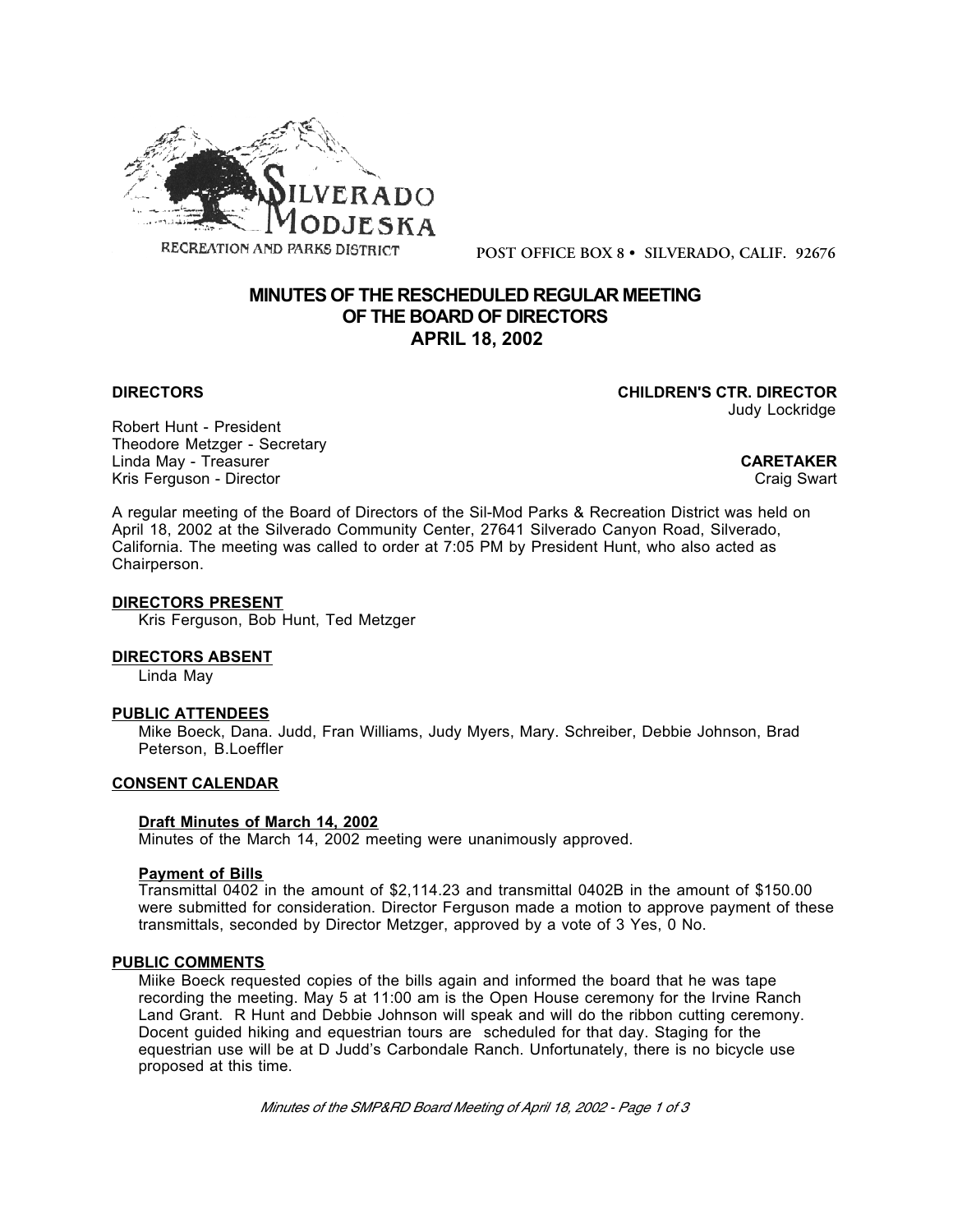#### **SILVERADO CHILDREN'S CENTER**

Monthly report submitted by Center Director Lockridge

Director Lockridge advised the board that License form 215 is due by the 20<sup>th</sup> of April. As Ms. Lockridge exceeds the necessary requirements, Director Hunt motioned to authorize J. Lockridge the Designation of Authority for the Childrens Center . Director Ferguson seconded and the motion carried 3 Yes, 0 No. Director Lockridge asked Director Metzger to prepare the portion of the minutes citing the authorization and bring it to her on April 19th.

Playground—Director Lockridge and her staff noted that the playground for the school age children is out of date and needs to be brought up to code by 2003, at an estimated cost of \$50,000. Transferring the Silverado Park equipment over to the Children's Center as proposed by some individuals was deemed undesirable because the park playset is too small and the associated costs of moving it make the proposal unattractive.

Director Hunt requested that a statement of what is needed for the playground be brought to the May 9th meeting.

J Meyers and D Johnson proposed lowering the school age tuition for summer and inquired how the Center sets the rates. Director Lockridge had also considered this action but is trying to keep the tuition in line with what local children's centers are charging.

Director Lockridge noted that being able to provide field trips for the children in the summer program tends to make other programs more attractive since the children's center does not have the ability to take children on field trips. D Johnson gave some ideas for obtaining bussing, among them contacting Todd Spitzer's office and others in regard to bussing programs.

M Boeck inquired as to who is the Past and Present Parent Committee. Director Lockridge said that C Rowe, L Amador, and D Ludwig among others comprised the group. They principally do fundraisers and help organize various events sponsored by the Children's Center.

#### **COMMUNITY FACILITIES/SAFETY REPORTS**

Caretaker Craig Swart presented the monthly safety reports, no incidents. Director Ferguson motioned to receive and file the safety reports, Director Metzger seconded and the motion carried 3 Yes, 0 No.

# **Silverado Community Center/Park**

# **Modjeska Community Center/Park**

There was an update on miscellaneous vandalism issues at Modjeska Park. R Hunt relayed that he would talk to Jim Clark about vandalism issues in Modjeska.

# **CORRESPONDENCE**

# **Silverado Canyon Ranch (Holtz Ranch 12 home development)**

Apparently, the developers are more interested in working with the community than the county is. The district has encountered resistance from Eric Jessen at Harbors Beaches and Parks who would like to acquire for the county the 46+ acre parcel known as The Riviera. It was suggested that the district deal with persons higher in the HB&P structure in regard to acquiring the land for the district.

Acquisition of the land is attractive for our district in that it would allow us to obtain grants. The parcel has paleontological resources that would allow us to receive specific grants in this area. The parks district could restore it to its natural state and install barriers to prevent auto traffic on

*Minutes of the SMP&RD Board Meeting of April 18, 2002 - Page 2 of 3*